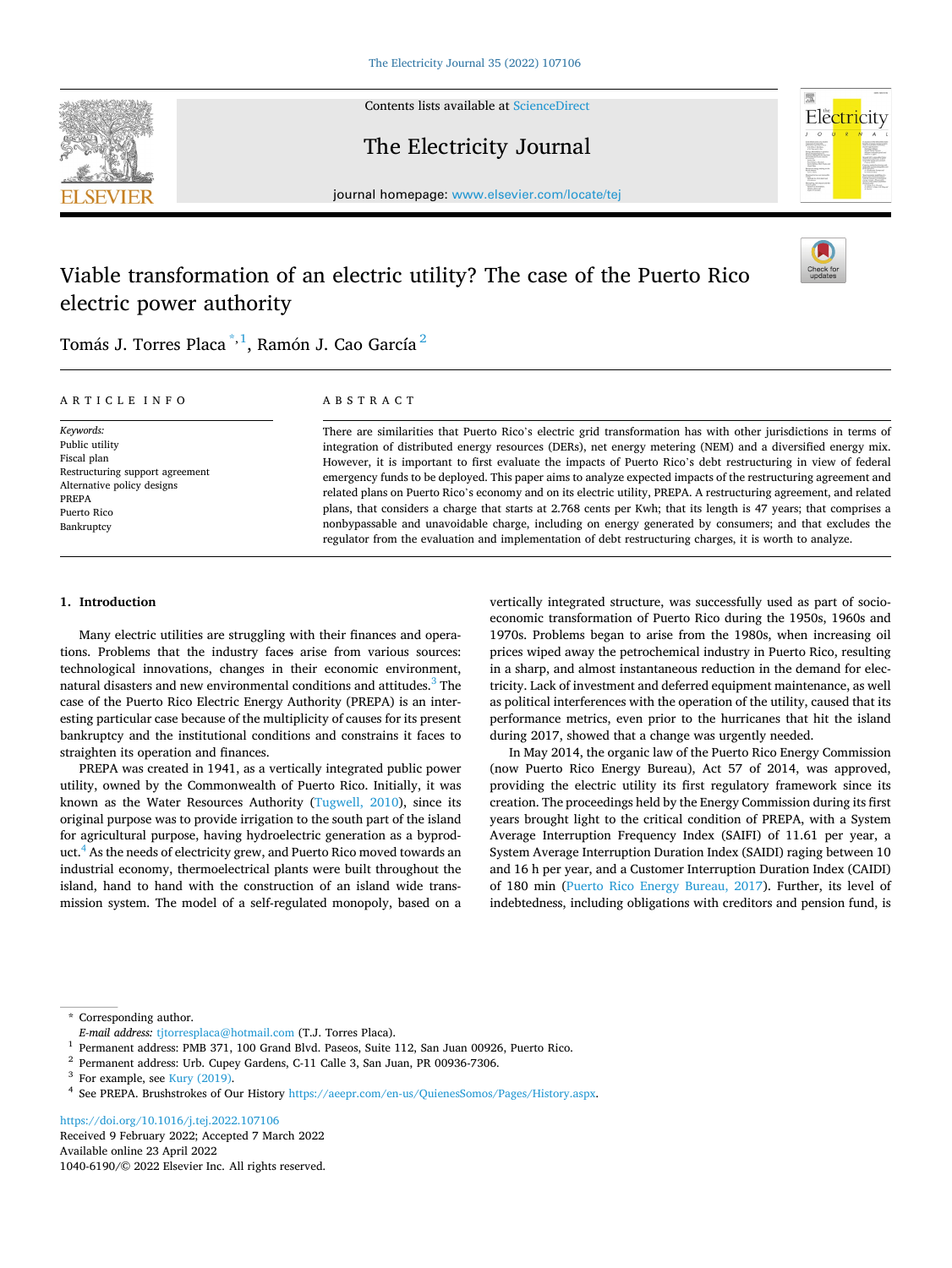two and a half times the value of capital assets, and debt to total asset ratio is nearly two. For PREPA's transformation to succeed, drastic changes need to be done on the utility to break long patterns of indebtedness, underperforming and lack of regulation, oversight and expert management.

### **2. Expected consequences of proposed PREPA transformation**

There are many similarities that Puerto Rico's transformation has with many other jurisdictions such as California and Hawaii, especially in regards, integration of distributed energy resources, net energy metering and a diversified energy mix. The discussion presented on this paper is the base for further analysis on those topics. Discussing such important topics is necessary, however it is important to first have a discussion on the impact of Puerto Rico's debt restructuring in view of the massive amount of federal emergency funds to be deployed.

During 2020 it was announced the deployment of \$10 billion in the Puerto Rico's electrical grid<sup>5</sup>. This amount is in accordance with the analysis done on this paper and previous analysis done by one the of the authors of this paper (Cao Garcia, 2020) where 45% and 90% of the amounts included on the 2018–2019 Puerto Rico Electric Power Authority Integrated Resource Plan<sup>6</sup> (\$14,746,000) and on the Grid Modernization Plan<sup>7</sup> (\$20,310,000) were used to determine the sustainability of the proposed restructuring plans [\(Torres Placa and Cao](#page-9-0)  [García, 2021](#page-9-0)).

PREPA filed bankruptcy in 2017 in federal court as part of PROMESA Title III<sup>8</sup>. Its financial restructuring is in progress. In March 2022 the Government of Puerto Rico terminated its current agreement with long term debt creditors or Restructuring Support Agreement (2019 RSA)<sup>9</sup>. Nonetheless, through PREPA's insolvency and bankruptcy process the cancellation of previous long term debt restructuring support agreements has resulted similar subsequent agreements. Therefore, to evaluate the 2019 RSA, and related plans that address additional PREPA debt, which considers the implementation of a charge that starts at 2.768 cents per Kwh on its first year, that increases to and remains on 4.55 cents per Kwh on year 24th of the agreement, and could be supplemented by another charge that starts in 1.2 cent per Kwh for PREPA's pension plan reform; which its length is for 47 years; that includes a nonbypassable and unavoidable charge on all electricity generated in Puerto Rico independent of the source, including energy generated by consumers; that excludes the regulator, the Puerto Rico Energy Bureau from the evaluation and implementation of debt restructuring charges; and requires exemption from local laws and regulations is something that it is worth to analyze. $10$ 

The success of PREPA's restructuring and subsequent transformation

depends on the execution of the current legal and regulatory framework. Unfortunately, key documents, such as PREPA's 2020 and 2019 Fiscal Plans, $11$  do not detail how these transformations are going to be financed, and no analysis is provided for expected economic impacts that should arise from increasing electricity rates to PREPA consumers. This paper aims to consider expected economic and financial consequences on the Puerto Rican economy, and PREPA's financial outlook, of the implementation of the measures proposed in the 2019 RSA, and related plans that address additional PREPA debt.

### *2.1. Expected economic impacts*

After the 2019  $RSA^{12}$  and the [PREPA \(2019\)](#page-8-0) Fiscal Plan were published, and because neither of them provided an assessment of their expected economic consequences, an independent assessment was performed, by one of the authors of this paper, to evaluate the impact of the proposed electricity rates increases on local economy and society.<sup>13,14</sup> The assessment was made public in August 2019. It starts by describing the proposed rate increases in the 2019 RSA and Fiscal Plan, as shown on Table 1 below. In addition to the scenarios on both documents, the assessment considers a rate scenario called Alternative Transition Charge  $(ATC)^{15}$  that is defined as the maximum rate that the local economy could absorb, and allows for servicing a restructured debt.<sup>16</sup>

The economic consequences of the projected increases are evaluated over a five year period. $17$  Key impacts include:

- 1. The effects on production costs of major industrial sectors.
- 2. Expected impact on the inflation rate.
- 3. Expected effects on production and employment.

## **Table 1**

Required electricity tariff rates under different scenarios.

|             | All Customers Average: c/kwh |            |                  |                  |  |  |  |  |  |
|-------------|------------------------------|------------|------------------|------------------|--|--|--|--|--|
| Fiscal      | Alternative TC               | <b>RSA</b> | $RSA TC + Fixed$ | $RSA TC + Fixed$ |  |  |  |  |  |
| Year        | (ATC)                        | TC.        | Plan: No Risks   | Plan w/Risks     |  |  |  |  |  |
| <b>FY20</b> | 22.99                        | 22.99      | 22.99            | 24.94            |  |  |  |  |  |
| FY21        | 23.98                        | 25.45      | 27.05            | 29.81            |  |  |  |  |  |
| <b>FY22</b> | 23.98                        | 25.45      | 27.05            | 30.49            |  |  |  |  |  |
| <b>FY23</b> | 23.98                        | 25.45      | 27.15            | 31.39            |  |  |  |  |  |
| <b>FY24</b> | 23.98                        | 25.69      | 27.39            | 32.26            |  |  |  |  |  |

 $11$  See [PREPA \(2019\)](#page-8-0) Fiscal Plan for the Puerto Electric Power Rico Electric Power Authority, as certified by the Financial Oversight and Management Board for Puerto Rico; and [PREPA \(2020\)](#page-8-0) Fiscal Plan for the Puerto Electric Power Rico Electric Power Authority, as certified by the Financial Oversight

and Management Board for Puerto Rico.<br>
<sup>12</sup> See [Definitive Restructuring Support Agreement \(2019\).](#page-8-0)<br>
<sup>13</sup> See [Cao García \(2019\).](#page-8-0)<br>
<sup>14</sup> The study was commissioned by Tomás J. Torres Placa, Consumer Representative on the PREPA Governing Board.  $15$  The Alternative Transition Charge (ATC) is evaluated on the different sce-

narios considered as part of the study.<br><sup>16</sup> Since the study was issued in august 2019, it does not consider the effects of

<sup>5</sup> American Public Power Association (2020). Puerto Rico is to receive nearly \$10 billion from FEMA to rebuild its grid https://www.publicpower.org/peri

odical/article/puerto-rico-receive-nearly-10-billion-fema-rebuild-its-grid. 6 See [Siemens Industry \(2019\)](#page-9-0), The Puerto Rico Integrated Resource Plan

<sup>2018–2019.&</sup>lt;br>
<sup>7</sup> See Puerto Rico Central Office for Recovery, Reconstruction and Resiliency<br>
(2019a, 2019b), Grid Modernization Plan for Puerto Rico.

<sup>&</sup>lt;sup>8</sup> See Puerto Rico Oversight, Management, and Economic Stability Act (PROMESA). Title III of the Act refers to Adjustment of Debts. https://www.congress.gov/bill/114th-congress/senate-bill/2328.

<sup>&</sup>lt;sup>9</sup> See [Definitive Restructuring Support Agreement \(2019\).](#page-8-0) <sup>10</sup> On March 8, 2022, the Puerto Rico Fiscal Agency and Financial Advisory Authority ("AAFAF"), submitted a motion to the federal court conducting the PREPA Title III proceedings terminating the Definitive Restructuring Support Agreement, dated as of May 3, 2019.

COVID-19, nor the impacts on electricity rates as consequences of increases on oil costs. Nevertheless, when considering the overall weakening effect that the pandemic and high oil costs has had on the economy, it is expected that the capacity of the local economy to absorb electricity rates increases has decreased.

<sup>&</sup>lt;sup>17</sup> The RSA is expected to occur over a 47year period. It considers periodic increases in the RSA surcharge (defined as Transition Charge) over the years. Given the state of the sciences, it is unreasonable and unrealistic to attempt to predict consequences over a two generations period of time. In consequence the analysis in the report was limited to a 5 years span.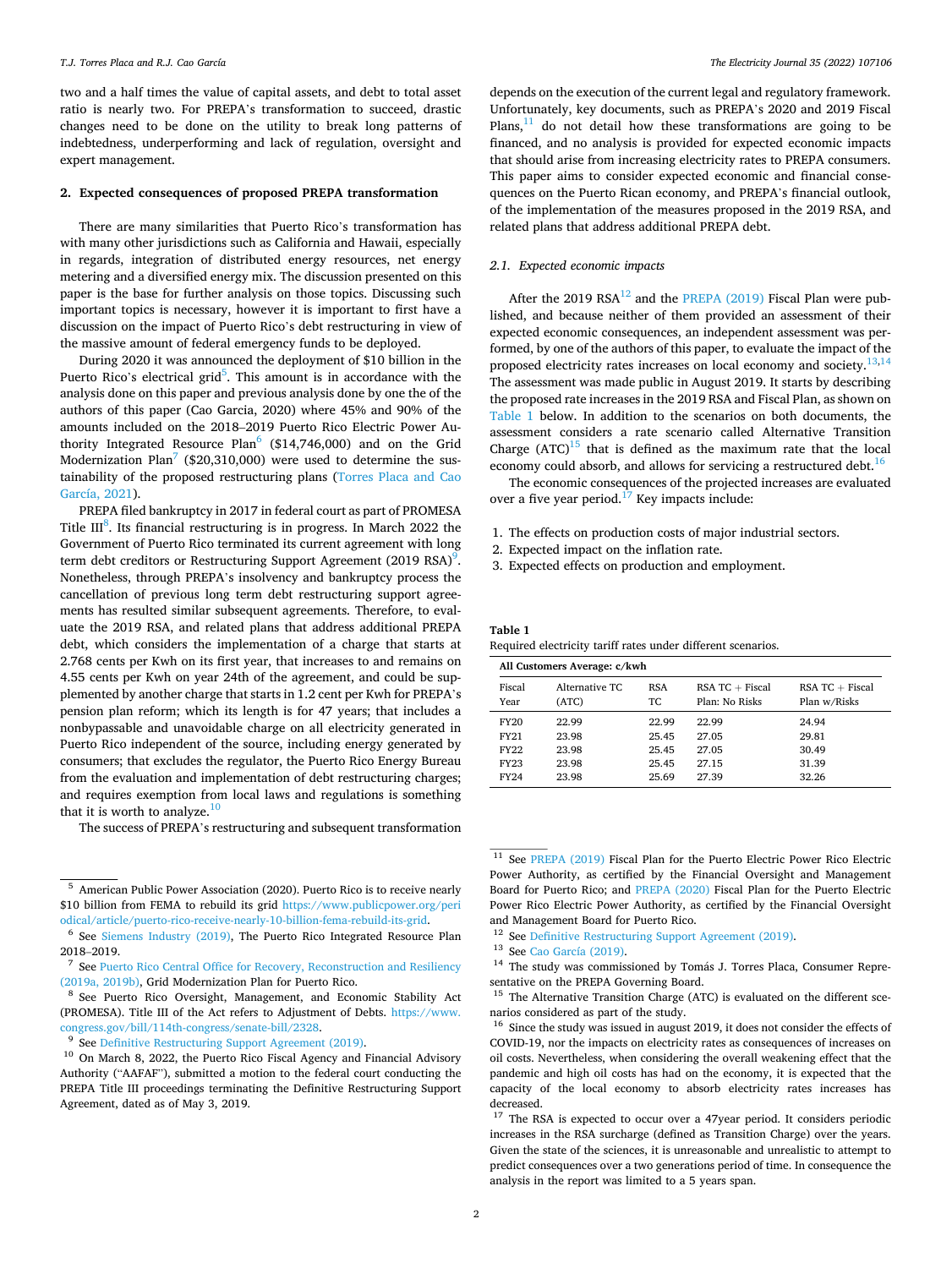*T.J. Torres Placa and R.J. Cao García* 

#### **Table 2**

Percent change in cost of intermediate inputs by industrial categories under considered scenarios.

| Industrial Sectors             | Alternative TC (ATC) |         | RSA TC  |         | RSA $TC$ + Fiscal Plan (No Risks) |         | $RSA TC + Fixed Plan (Risks included)$ |         |
|--------------------------------|----------------------|---------|---------|---------|-----------------------------------|---------|----------------------------------------|---------|
|                                | FY 2022              | FY 2024 | FY 2022 | FY 2024 | FY 2022                           | FY 2024 | FY 2022                                | FY 2024 |
| Agriculture                    | 0.05%                | 0.05%   | 0.09%   | 0.09%   | 0.13%                             | 0.09%   | 0.43%                                  | 0.26%   |
| Mining & Construction          | 0.09%                | 0.09%   | 0.17%   | 0.18%   | 0.25%                             | 0.28%   | 0.42%                                  | 0.51%   |
| Manufacturing                  | 0.19%                | 0.19%   | 0.35%   | 0.37%   | 0.51%                             | 0.54%   | 0.85%                                  | 1.03%   |
| Wholesale & Retail Trade       | 0.22%                | 0.22%   | 0.91%   | 0.98%   | 1.34%                             | 1.48%   | 2.25%                                  | 2.71%   |
| Hospitals & Health Serv.       | 0.04%                | 0.04%   | 0.17%   | 0.18%   | 0.25%                             | 0.28%   | 0.42%                                  | 0.51%   |
| Electricity & Irrigation Serv. | 0.00%                | 0.00%   | 0.00%   | 0.00%   | 0.00%                             | 0.00%   | 0.00%                                  | 0.00%   |
| Other Services                 | 0.06%                | 0.06%   | 0.26%   | 0.28%   | 0.38%                             | 0.42%   | 0.64%                                  | 0.78%   |
| Government                     | 0.15%                | 0.15%   | 0.62%   | 0.66%   | 0.90%                             | 1.00%   | 1.51%                                  | 1.83%   |
| Overall Average                | 0.13%                | 0.13%   | 0.35%   | 0.38%   | 0.52%                             | 0.56%   | 0.87%                                  | 1.05%   |

# 4. Expected effects on electricity consumption.

# *2.1.1. Economic impacts by major industrial sector*

After expected rate increases were estimated for four possible scenarios, the analysis moves to compute the consequences of such increases on the cost of intermediate inputs. For that purpose, it was used the 2013 Input-Output Matrix (I/O Matrix) for Puerto Rico,  $^{18}$  which was aggregated into eight major sectors. Electricity rate increases were computed in the vector of electricity and irrigation services for all sectors, except PREPA's vector, under the assumption that PREPA does not actually pay for the electricity it consumes. The estimates are made for fiscal years 2022 and 2024 in the four scenarios that are considered in the report. Table 2 summarizes the results:

As can be seen, when considering all the increases, on column on the far right, the most affected sectors are:

- 1. Wholesale and retail trade with a 2.71% cost increase by year 2024
- 2. Government with a 1.83% cost increase by year 2024
- 3. Manufacturing with a 1.03% cost increase by year 2024

It should be noted that these sectors are particularly critical in terms of their impact on the local economy:

- 1. Increases in operating costs in the wholesale and retail trade sector are usually translated to customers, reducing their purchasing power, and increasing incentives for emigration.
- 2. In the case of the government sector, it should be remembered that the Commonwealth faces a serious fiscal crisis that constrains its spending capacity. An increase in operation costs is going to aggravate its present fiscal crisis.
- 3. Manufacturing is critical for local economic performance. The Puerto Rican economy depends on exporting manufactured goods. Increases in operation costs reduce its (already diminished) capacity to compete in world markets. It should be remembered that in Puerto Rico employment in manufacturing has been declining for more than a decade and any cost increase would worsen the situation.

Construction is another sector that has been stagnant in Puerto Rico for over a decade, with declining employment. Expected increases in input costs are going to promote further adverse effects over the real estate sector of the economy, with the aggravation that electricity rates increase also adversely affects everyday home maintenance and use.

# *2.1.2. Impact on the consumers price index (inflation)*

The next topic analyzed was the impact of possible electricity rate increases on local inflation. For this analysis, the expenditure weights computed by the Puerto Rico Department of Labor and Human Resources to estimate the Consumer Price Index  $(CPI)^{19}$  were used ([Commonwealth of PR and Departamento del Trabajo y Reursos](#page-8-0)  [Humanos de Puerto Rico, 2008\)](#page-8-0). Expected price increases range from a minimum of 0.36% in the case of the ATC scenario<sup>20</sup> for years 2022 and 2024, to a maximum of 2.47% in 2024 in the case of the rates for the RSA  $TC^{21}$  coupled with the additional rates increases in the Fiscal Plan, which includes highly probable operational risks. These increases in CPI are additional to normal inflation ([Table 3](#page-3-0)).

It is to be noted that, except in the ATC scenario, in all other scenarios expected increases in CPI are higher in FY2024, than in FY2022; i. e., they tend to induce cost push inflation. According to published statistics, the Puerto Rican economy has shown fair price stability over the past 10 years, exhibiting an average inflation rate of 1.11% from fiscal years  $2009-2018$ <sup>22</sup> This situation could change if proposed electricity rate increases are implemented.

#### *2.1.3. Expected impacts on production and income*

The next topic examined is the expected impact of proposed electricity rate increases on Puerto Rico's Gross National Product (GNP).<sup>23</sup> Any increase in electricity rates can be expected to have negative impacts on production and income. All production processes use electricity, so any increase in electricity rates increases the costs of Puerto Rican producers and weakens their ability to compete with foreign producers. This impairs the ability of the local economy to export, as well as the ability of Puerto Rican businesses to produce for the domestic market in competition with imported products. To evaluate the expected

<sup>18</sup> PR Planning Board, *2013 Puerto Rico Input-Output Matrix*. San Juan, PR, no date.

 $^{19}$  These weights refer to consumers expenses by consumptions categories in year 2006, the latest available information. The weights were computed by the Puerto Rico Department of Labor and Human Resources, with the assistance of

the US Bureau of Labor Statistics.  $^{\rm 20}$  The Alternative Transition Charge is defined as the maximum rate increase economically allowable under this analysis, including any other surcharge, fee or rate increase of any kind.<br><sup>21</sup> Transition Charge included on the 2019 Definitive Restructuring Support

Agreement.

<sup>22</sup> PR Planning Board, *Statistical Appendix to the Economic Report to the Governor 2018*, Table 1. 23 Gross National Product analysis was done at constant prices (i.e., without

inflation).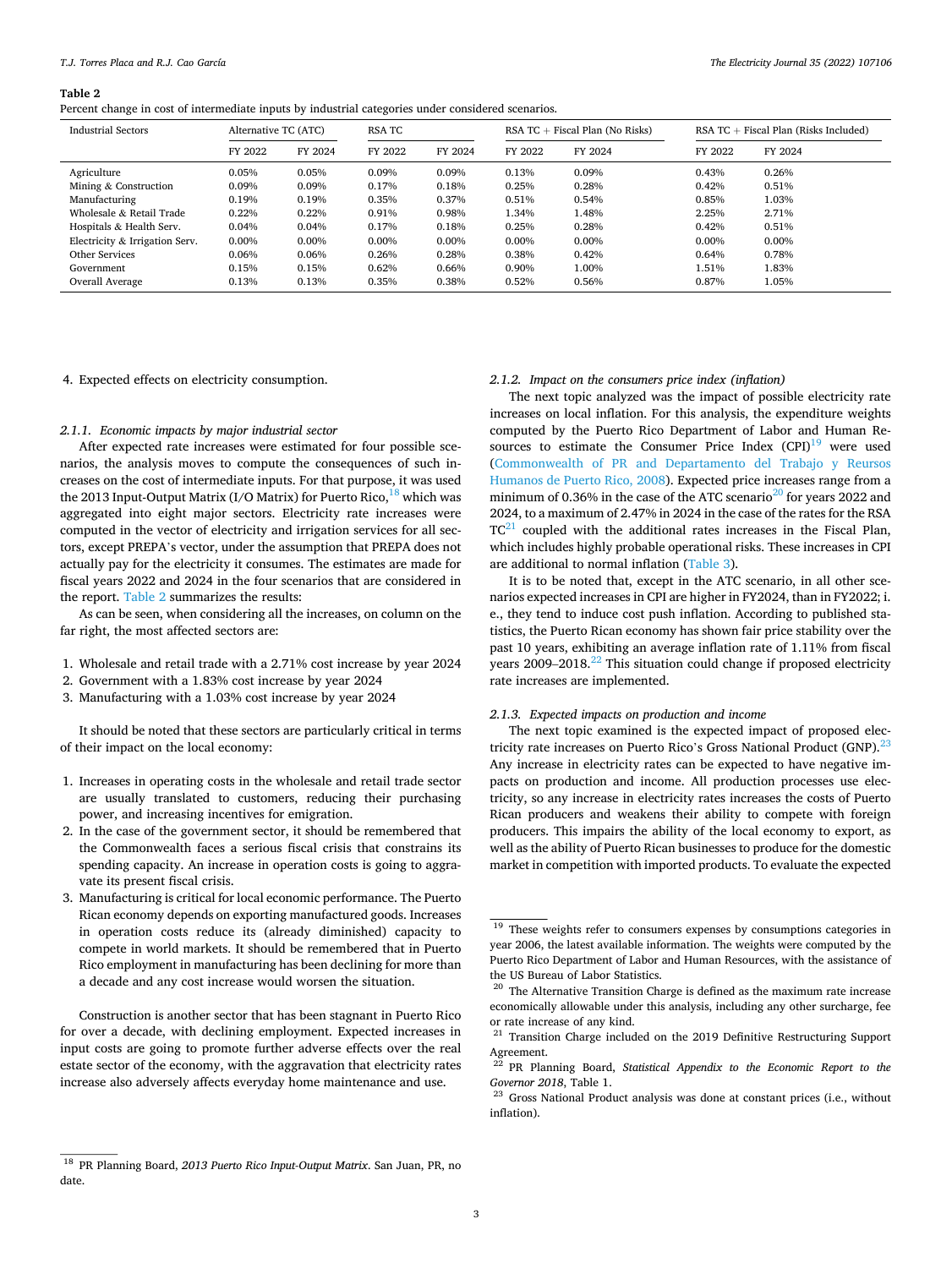#### <span id="page-3-0"></span>**Table 3**

Expected change in the consumer price index.

| <b>EXPENDITURE CATEGORIES</b> | Alternative TC (ATC) |         | RSA TC  |         | RSA $TC$ + Fiscal Plan (No Risks) |         | RSA $TC$ + Fiscal Plan (Risks Included) |         |
|-------------------------------|----------------------|---------|---------|---------|-----------------------------------|---------|-----------------------------------------|---------|
|                               | FY 2022              | FY 2024 | FY 2022 | FY 2024 | FY 2022                           | FY 2024 | FY 2022                                 | FY 2024 |
| Apparel                       | 0.01%                | 0.01%   | 0.04%   | 0.04%   | 0.06%                             | 0.06%   | 0.10%                                   | 0.11%   |
| Education & communications    | 0.00%                | 0.00%   | 0.01%   | 0.01%   | 0.02%                             | 0.02%   | 0.03%                                   | 0.04%   |
| Foods & beverages             | 0.05%                | 0.05%   | 0.21%   | 0.22%   | 0.30%                             | 0.34%   | 0.51%                                   | 0.62%   |
| Other goods and services      | 0.02%                | 0.02%   | 0.03%   | 0.03%   | 0.04%                             | 0.04%   | 0.06%                                   | 0.08%   |
| Residential electricity       | 0.26%                | 0.26%   | 0.47%   | 0.50%   | 0.68%                             | 0.73%   | 1.14%                                   | 1.38%   |
| Health services               | 0.00%                | 0.00%   | 0.01%   | 0.01%   | 0.01%                             | 0.02%   | 0.02%                                   | 0.03%   |
| Entertainment                 | 0.00%                | 0.00%   | 0.01%   | 0.01%   | 0.01%                             | 0.01%   | 0.02%                                   | 0.03%   |
| Transportation                | 0.02%                | 0.02%   | 0.06%   | 0.07%   | 0.09%                             | 0.10%   | 0.16%                                   | 0.19%   |
| Total                         | 0.36%                | 0.36%   | 0.83%   | 0.89%   | 1.22%                             | .32%    | 2.05%                                   | 2.47%   |



**Fig. 1.** Forecasted GNP at constant prices under different scenarios considered on the Cao-García study from year 2021 to 2024 (Cao-Garcia, 2019).

effects of the increases in electricity rates, an equation was estimated for projecting the GNP at constant prices. (Fig. 1). $^{24}$ 

The result obtained, when viewed in context of the 2017 Real GNP value of \$6006.8 million, shows the expected real impact of the proposed electricity rate increases on the Puerto Rico economy. The following Diagram and Table $^{25}$  show that the scenario with the lower negative impact on economic performance is the Alternative Transition Charge (ATC) proposed in the report. Moreover, it is the only scenario where, all other things constant, some economic growth is forecasted. On the other hand, GNP is estimated to decrease in 22.8% by 2024 if the Transition Charge plus the Risk Adjustment Rates on the Fiscal Plan are applied [\(Table 4\)](#page-4-0).

# *2.1.4. Employment effects*

Once the economic impacts of alternative rate increases have been forecasted, it is possible to estimate expected effects on employment. This is of outmost relevance, given the negative trend in employment registered in Puerto Rico over more than a decade. This situation is illustrated in the following diagram [\(Fig. 2](#page-5-0)).

The first step is to estimate the direct impact on employment per million dollars of GNP at constant prices. It was estimated that, on average, between fiscal 2009–2018, 161.4 jobs were needed to produce each million-dollar worth of actual real production. Direct employment requirement per million dollars in GNP at constant prices was applied to the expected changes in GNP forecasted for each scenario under consideration, to estimate expected effects on the level of employment in the island ([Table 5\)](#page-5-0).

The table shows that, in the case of the ATC, the economy seems to absorb the increase in electricity rates, and by FY 2024 it is able to

<sup>&</sup>lt;sup>24</sup> The forecasting equation was specified as;

 $GNP_t^{PR} = \beta_0 + \beta_1 PKWH_t + \beta_2 GDP_t^{US} + \beta_3 N_t + \beta_4 r_t$  *u<sub>t</sub>* Where:

*GNPPR <sup>t</sup>* Gross National Product at constant prices of Puerto Rico in year t, t = 2008–2017. Variable Name: GNPR PR.

βiEstimated coefficient for the i-th independent variable.

 $\mathit{PKWH}_t$ Unit price of electricity for all PREPA consumers in \$/kwh in year t. *DPIt*National Income in Commerce and Services in millions of dollars in year t.  $t = 2008 - 2017$ . Variable Name: YN\_COM\_SERV.

 $N_t$ Total population in thousands of persons.  $t = 2000-2017$ . Variable Name: POP.

*GDPUS*Gross Domestic Product of the US, at constant prices, in year t.  $t = 2000-2017$ . Variable Name: GDPR US.

 $r_t$ Prime interest rate in year t, t = 2000–2017. Variable Name: R.

The equation was estimated using the Robust Least Squares procedure (Yohai method). It is noted that the equation does not take into account the effects of the coronavirus pandemics on the local economy, because, at the time of the report, it had not begun.

 $\overline{a^{25}}$  It should be noted that forecasted values in each scenario for all fiscal years are lower than those assumed on page 59 of the 2019 Fiscal Plan.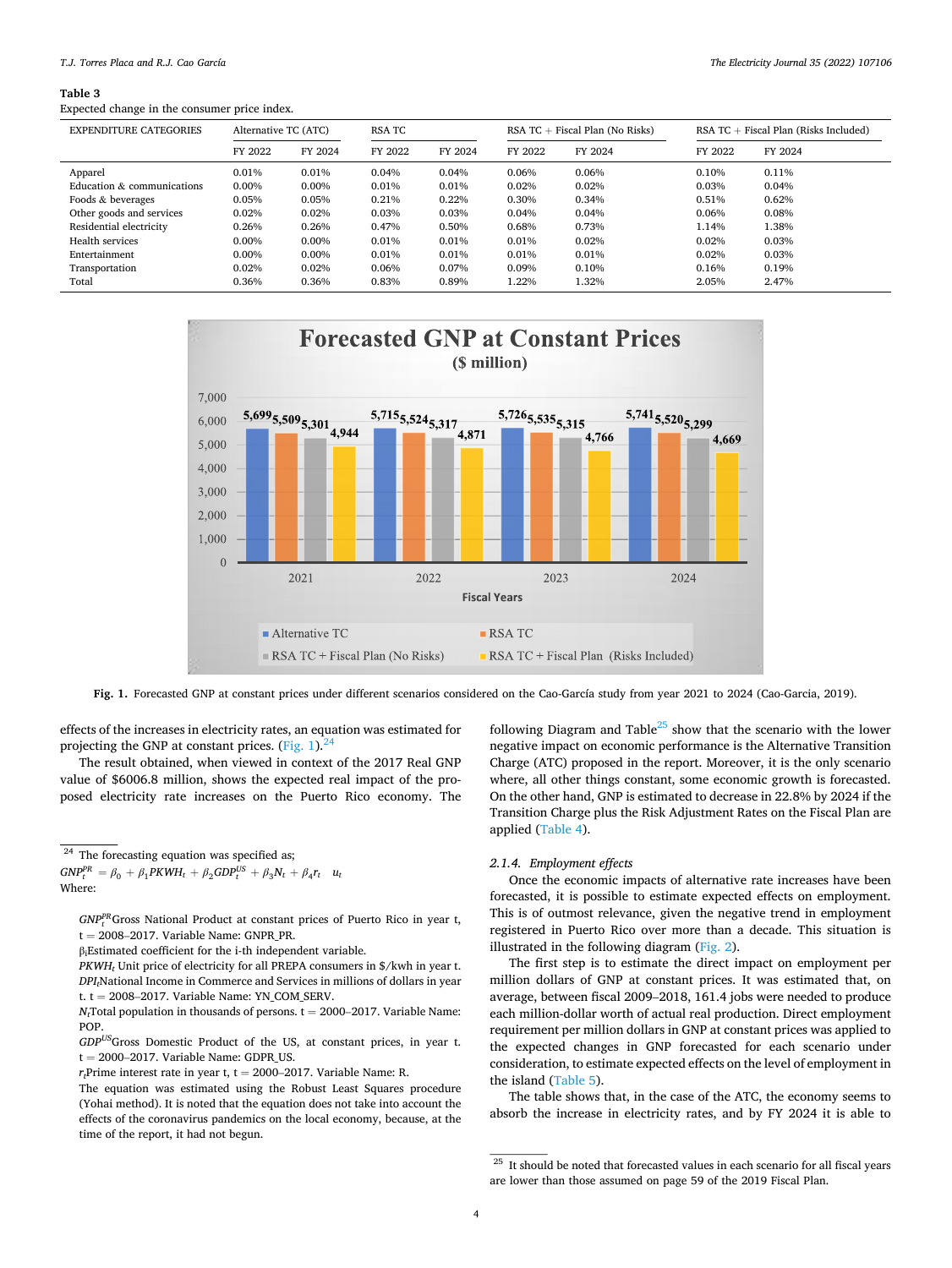#### <span id="page-4-0"></span>*T.J. Torres Placa and R.J. Cao García*

#### **Table 4**

Percent difference between forecasted GNP and historic FY2017 GNP at constant prices.

| <b>Fiscal Year</b> | Alt. TC (ATC) | RSA TC   | $RSA TC + Fixed Plan (No Risks)$ | $RSA \tTC + Fiscal \tPlan (Risks \t included)$ |
|--------------------|---------------|----------|----------------------------------|------------------------------------------------|
| 2021               | -5.12%        | -8.29%   | $-11.74\%$                       | -17.70%                                        |
| 2022               | -4.86%        | $-8.03%$ | -11.48%                          | $-18.90%$                                      |
| 2023               | $-4.68%$      | -7.85%   | -11.51%                          | $-20.66%$                                      |
| 2024               | $-4.43%$      | $-8.11%$ | $-11.78%$                        | $-22.28%$                                      |

Source: [Fig. 1](#page-3-0)

generate 2294 additional jobs, over the employment level of FY 2018. In the case of the RSA TC, the economy begins to slowly absorb the effects of the initial rate increase, but, since the RSA TC includes an additional rate increase for FY 2024, total employment again declines in FY 2024, with a total loss of 33,382 jobs in FY 2024, which is equivalent to 3,4% of total employment in FY 2018. If the electricity rate increases proposed by the 2019 RSA are compounded with the rate increases proposed in the 2019 Fiscal Plan with optimistic assumptions, by FY 2024 the economy is expected to have a net loss of 68,928 jobs, a number equal to 7.1% of total employment in FY 2018. In the last scenario, where electricity rate increases in the RSA TC are added to those proposed in the 2019 Fiscal Plan, including more realistic risk assumptions, the losses in employment are really significative, by fiscal year 2024 is expected that total employment of the economy is going to be reduced by 170,756 jobs, or 17.6% of total jobs in FY 2018.

#### *2.1.5. Demand for electricity*

Finally, the demand for electricity is forecasted under each rate increase scenario. Such forecasts are relevant because PREPA's electricity sales depend on its customers consumption; also, because increases in the RSA TC are predicated on declining demand for electricity. PREPA is in the process of privatizing energy generation, and how much private production is needed should be based on accurate demand estimates.

To forecast electricity consumption in Puerto Rico, equations were estimated for the three most relevant customer classes: (1) residential, (2) commercial, and (3) industrial. $^{26}$  These three classes account for 98% of total electricity consumption on the island. $^{27}$  To forecast total electricity consumption for each fiscal year over the forecasting period, consumption for each category was aggregated, and 2% was added to the total obtained to include the consumption of customers categories left out. This procedure implicitly assumes that the main customer classes will continue to be responsible for 98% of total electricity con-sumption. The results are presented in the next diagram. [\(Fig. 3](#page-5-0)).

- 3. If the Durbin-Watson statistic in the OLS showed autoregressive errors, or indetermination, the equation was also estimated through the Durbin-Watson method.
- 4. Robust Least Squares (Yohai method)
- 5. Robust Least Squares, adjusted for autoregressive errors through the Cochran-Orcutt method.
- 6. 2SLS

Results obtained from the six estimation methods were compared, and, the equation with the best statistical fit was selected to be used for the analysis.

The 2019 RSA considers a Transition Charge that starts at 2.768 cents/kWh from years 1–3, then increases to 2.957 cents/kWh from years 4–8 and continues to rise in increments until it reaches 4.552 cents/kWh in year 24. These predetermined increases represent an increment of 64.5%, during the first half of the RSA. Since the Transition Charge is collected from all customer classes, the 64.5% increase entails an assumed decrease in electricity consumption in the same proportion.28

The forecast tends to indicate that future electricity consumption could be underestimated by the 2019 RSA and the 2019 Fiscal Plan. The consequences, that arise from the underestimating of expected future consumption of electricity, are important. Two serious probable consequences are:

- 1. The Transition Charge schedule in the 2019 RSA depends upon expected future consumption of electricity over a very long period of time. As stated before, it is unreasonable to forecast electricity consumption over such an extended period of time – as well as a Transition Charge schedule. But if there is a tendency to underestimate future consumption, then the Transition Charge rates in the 2019 RSA schedule will be overestimated. For these reasons, it is of outmost importance that, instead of defining a 47 years schedule of Transition Charges, the charge should be reviewed periodically. The Puerto Rico Energy Bureau is the competent institution to undergo the task of these periodic Transition Charge reviews.
- 2. PREPA still generates most of its electricity with its own plants. However, since many of these plants were built in the ninety sixties and seventies, PREPA is in the process of privatizing electricity generation, through power purchase or plant administration agreements. If consumption of electricity is not properly forecasted, it might be difficult for PREPA and private companies to negotiate reasonable agreements. If projections for electricity consumption are underestimated, private companies may not be interested to negotiate power purchase agreements or may want to guarantee their sales through capacity payments, leading to possible scenarios of insufficient generation or excessive costs due to lack of adequate forecasts.

# **3. PREPA's financial sustainability**

In May 2020, a second assessment was made public analyzing PRE-PA's financial position after Hurricanes Irma and Maria.<sup>29,30</sup> Not surprisingly, the report finds that PREPA's financial position is dire, requiring additional and more severe measures than the proposed on the 2019 RSA to bring PREPA to solvency and a sustainable financial position, which is urgently needed within actual conditions.

<sup>&</sup>lt;sup>26</sup> Each demand equation was estimated using the following methods;

<sup>1.</sup> OLS

<sup>2.</sup> Stepwise regression

<sup>27 2019</sup> *Fiscal Plan, op. cit.,* p. 63.

<sup>28</sup> No explanation was provided in the 2019 RSA for such a significant decrease in electricity consumption. 29 [Cao García \(2020\),](#page-8-0) *op cit.* 

 $30$  This report was also commissioned by Tomás J. Torres Placa, Consumers Representative at PREPA Governing Board.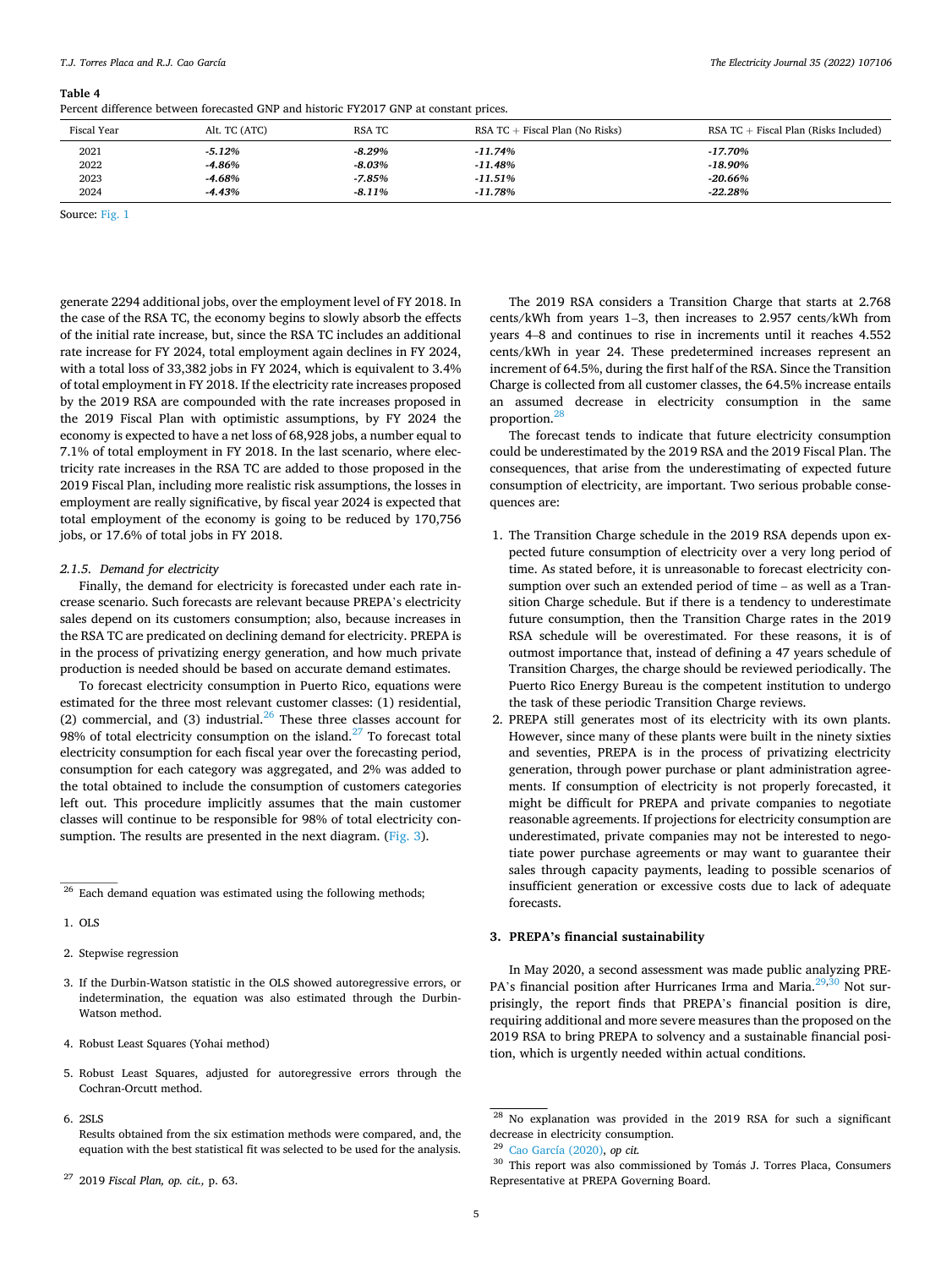#### <span id="page-5-0"></span>1,200 Thousand of persons 1,100 1,000 900 800 700 600 500 400 2009 2010 2011 2012 2013 2014 2015 2016 2017 2018 **Fiscal Years**

# Total Employment in the P.R. Economy



**Table 5**  Expected employment consequences for each rate increase scenario (number of persons).

| <b>Fiscal Year</b> | Alt. TC (ATC) | <b>RSA TC</b> | RSA $TC$ + Fiscal Plan (No Risks) | $RSA TC + Fixed Plan (Risks included)$ |
|--------------------|---------------|---------------|-----------------------------------|----------------------------------------|
| 2021               | -4414         | $-35,151$     | $-68,606$                         | $-126,315$                             |
| 2022               | -1914         | $-32,650$     | $-66,105$                         | $-138,033$                             |
| 2023               | $-106$        | $-30.843$     | $-66,388$                         | $-155.043$                             |
| 2024               | 2294          | $-33.382$     | $-68.928$                         | $-170.756$                             |



**Total Consumption of Electricity under Different Scenarios** 

**Fig. 3.** Total Consumption of Electricity under different scenarios considered on the Cao-García study from 2021 to 2024 (Cao- Garcia, 2019).

Available data do not allow for a detailed analysis of the financial impacts of the January 2020 tremors and the COVID-19 pandemic. $31$ . However, those events bring additional pressure on PREPA, with expected consequences for all customer classes. Electricity demand is being directly affected by the closing of businesses, and the ability of many residential consumers to pay their electricity bill is questionable. Defaults and late payment certainly are among the ways COVID-19 will impact PREPA. The pandemic will reduce PREPA's ability to repay its debt.

PREPA is operating an old and unstable system that urgently needs to be modernized. To upgrade the electric power grid, substantial investment is required. These required investments are expected to be financed, in part, by the federal government through FEMA and other federal entities. The rest will need to be financed by PREPA issuing new debt.

 $31$  Financial data used in the analysis is taken from interim reports published by PREPA on its web page (Monthly Reports to the Governing Board). These reports are not audited financial statements, but they are more up to date and reliable sources of information available. The last report used on that evaluation is the one for December 2019. https://aeepr.com/es-pr/investors/Financia lInformation/Monthly%20Reports/2019/December%202019.pdf.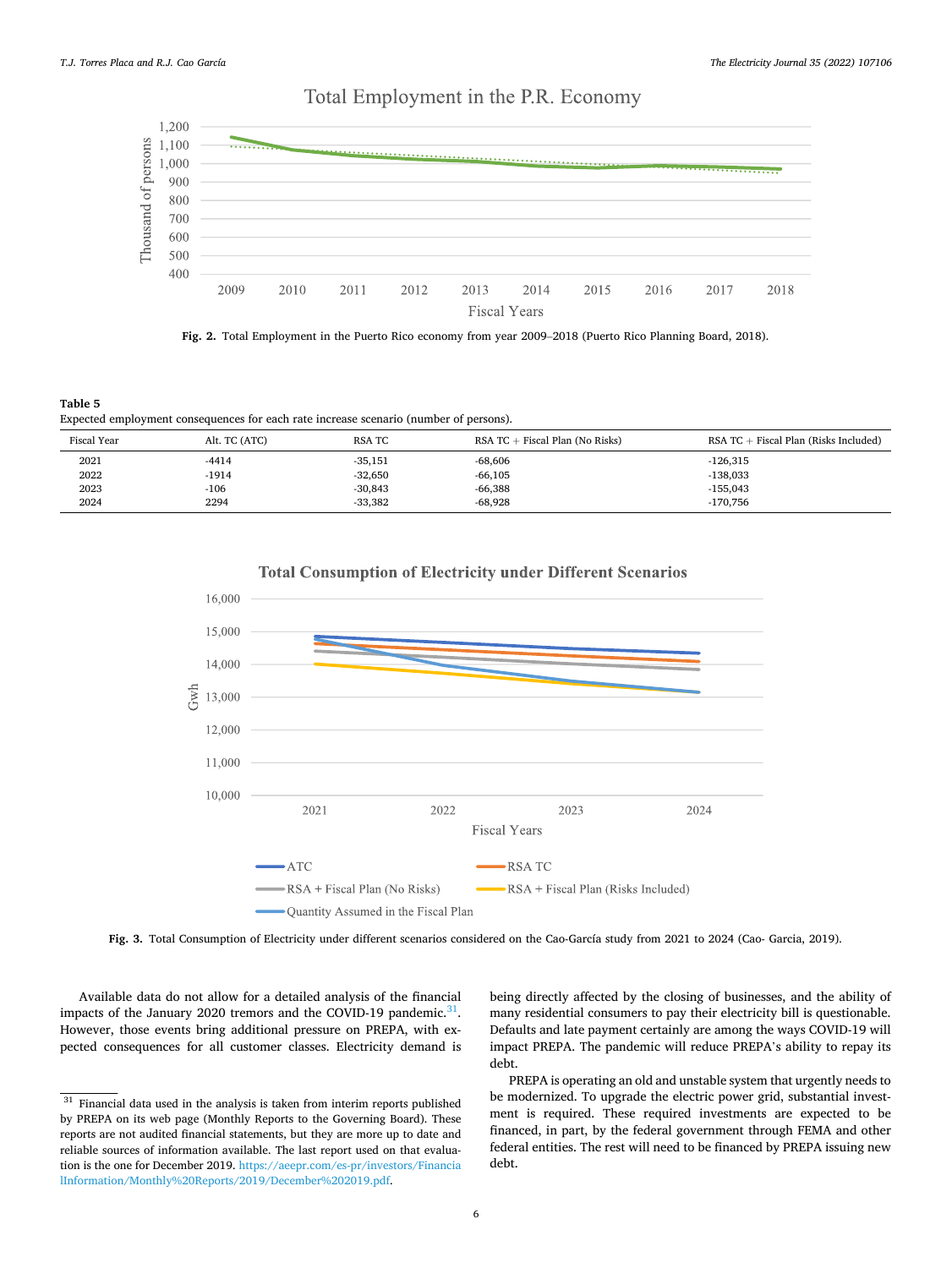To gain access to the bond market, PREPA has to solve its accumulated debt, partly through PROMESA Title  $III^{32}$ ; and very importantly, by generating operational surpluses sufficient to service new debt. The problem is that PREPA has been consistently showing annual operational deficits at least since  $2006<sup>33</sup>$  Unfortunately, PREPA has not produced any report nor explained how it will resolve its structural operational deficit, except through the assumption that privatization will make operations more efficient.

# *3.1. Insolvency of PREPA after the RSA*

Given the depth of PREPA's debt, the 2019 RSA is unsustainable. PREPA has total liabilities for \$17.69 billion and total assets for the amount of 9.88 billion $34$  The 2019 RSA provides a reduction of approximately 22.5% only in the \$8.30 billion power revenue bond long term debt. This reduction is a small fraction of PREPA's total debt. Clearly, this does not solve PREPA's insolvency problem. To provide an enduring and sustainable solvency, PREPA's debt need to be restructured beyond the2019 RSA.

It's important to note that since the securitization bonds are issued by a special purpose vehicle (SPV), which is a separate entity from PREPA, the restructured debt is assumed by that entity. Through this kind of instrument, PREPA's restructured long term bonds debt might not be reflected on the utility's accounts. Nevertheless, the restructured bonds debt will still be paid by PREPA customers, through a special charge in energy bills, the Transition Charge.

PREPA's debt is of such magnitude that even if the existing power revenue bonds debt is completely eliminated from its accounts, PREPA would continue to show a debt-to-asset  $(D/A)$  ratio of 0.95.<sup>35</sup> This implies that PREPA, even if the power revenue bond debt is wiped out as part of the current bankruptcy proceedings, after restructuring it would be on the very verge of insolvency.

# *3.2. Debt sustainability analysis*

The analysis on the May 2020 assessment<sup>36</sup> evaluated sixteen scenarios in which US federal funds are used to finance some of PREPA's needed capital improvements. Eight scenarios were designed based on investments included in the Integrated Resource Plan  $\text{(IRP)}$ ,  $^{37}$  as proposed by PREPA, and another eight scenarios were based on the "Grid Modernization Plan".<sup>38</sup> The 16 scenarios were specified and analyzed over a 10-year period to assess the financial sustainability of PREPA. The analysis considered the savings resulting from the 2019 RSA, the amount of expected federal reconstruction funds as a function of the investment described in the IRP and the "Grid Modernization Plan", $39$  and the resulting debt to asset ratio per year for each scenario. The analysis also considers an alternate scenario where the restructured debt is not

considered a liability of PREPA.

As previously mentioned, the Puerto Rico Energy Bureau on August 24, 2020 issued a Final Resolution and Order that approved a Modified IPR and Modified Action Plan. The Bureau rejected major elements of the proposed natural gas infrastructure and, on the other hand, increased the amount for renewable energy. Nevertheless, the load forecast was accepted by the Bureau and, as part of the transmission and distribution analysis, the MiniGrid concept - with further optimization requirements by the Bureau - was accepted. Accordingly, for analysis purposes, it is reasonable to assume that the estimated cost of the IRP and the Grid Modernization Plan can be used as a reference for the amount of funds required for the reconstruction of the Puerto Rico electrical system.

Therefore, as shown on the Debt to Asset Ratio Tables for the IRP and the "Grid Modernization Plan", whether considering either of the cost estimates the following is observed:

- 1. Even with large amounts of federal funds, in all scenarios that considered the restructured debt, after the implementation of the RSA, PREPA remains insolvent or with parameters much higher than the U.S. national average for comparable electricity companies and near insolvency.
- 2. PREPA only showed solvency on scenarios when:
	- a. the restructured revenue bonds debt is presumed not a liability for PREPA $^{40}$ ; and
	- b. FEMA and other federal government agencies finance 90% of needed capital improvements.
- 3. Under the scenario where the restructured debt is not considered a liability of PREPA, if federal agencies only finance 45% of the total investment, the financial position after the 2019 RSA would reflect a debt-to-asset (D/A) ratio, much higher than the U.S. national average for comparable electricity companies and close to insolvency parameters**.**
- 4. The scenarios that fulfill the two solvency conditions are feasible if, and only if, PREPA is able to generate annual net operation income sufficient to service the new debt PREPA will have to issue to finance its share of required capital investments, not covered by federal reconstruction funds. It is uncertain how PREPA will be able to achieve such operational transformation, particularly when the only strategy stated for this required goal is the expectation that privatization, coupled with rate increases, will somehow produce opera-tional income surpluses<sup>41</sup>. ([Table 6 and 7](#page-7-0)).

It is interesting to note that Exhibit 30 of [PREPA, 2020](#page-8-0) Fiscal Plan shows the projected expenses for PREPA's generation plants and power purchase agreements, and its transmission and distribution system. GenCo and GridCo are identified as the new entities that will manage these assets. $42$  The Fiscal Plan indicates that the recently selected transmission and distribution system operator $43$  will begin operating in Fiscal Year 2022. Exhibit 30 shows that the projected expenses for GridCo increase from \$897 million in FY2022 to \$909 million in FY2025, this represents an increase of \$12 million, or 1.3%. In

<sup>&</sup>lt;sup>32</sup> See Puerto Rico Oversight, Management, and Economic Stability Act (PROMESA) *op. cit.* Title III of the Act refers to Adjustment of Debts. 33 [Cao García \(2020\),](#page-8-0) *op, cit.,* pp. 11–14. Also see Monthly Report to the

Governing Board for December 2019. https://aeepr.com/es-pr/investors/FinancialInformation/Monthly%20Reports/2019/December% 202019.pdf

<sup>&</sup>lt;sup>34</sup> See Monthly Report to the Governing Board for December 2019. http s://aeepr.com/es-pr/investors/FinancialInformation/Monthly%20Reports/20

<sup>&</sup>lt;sup>35</sup> [Cao García \(2020\),](#page-8-0) *op, cit.*, p. 7.<br><sup>36</sup> *Ibid.* pp. 14–22. Also see Appendices 4, 5 and 6.<br><sup>37</sup> [Siemens Industry \(2019\)](#page-9-0). The estimated cost for reconstruction works, as<br>part of the IRP, was \$14.7 million.

<sup>&</sup>lt;sup>38</sup> Puerto Rico Central Office for Recovery, Reconstruction and Resiliency [\(2019a, 2019b\).](#page-8-0) The estimated cost for reconstruction works, as part of the Grid

Modernization Plan, was \$20.3 million. 39 On the study the amount of federal reconstruction funds was set on 45% and 90% of the required funds, in accordance with the 2019 PREPA Fiscal Plan.

<sup>&</sup>lt;sup>40</sup> This is under the assumption that Restructured Revenue Bond debt will be assumed by a new legal entity through the issue of securitized bonds, and not to be regarded as a PREPA's liability; or, for analysis purposes, PREPA's Restructured Revenue Bonds debt would be discarded.<br><sup>41</sup> It is well known that undiscriminated increases in electricity rates could

reduce the demand, and, if they exceed some threshold, the reduction in demand would result in financial insolvency for the electric company.<br><sup>42</sup> Defining GenCo as the PREPA subsidiary that will own generation assets

and GridCo as the PREPA subsidiary that will own transmission and distribution assets.

<sup>43</sup> LUMA Energy was selected the transmission and distribution system operator in a process managed through the Puerto Rico Public-Private Partnerships Authority, in accordance to P.R. Act 120 of 2018.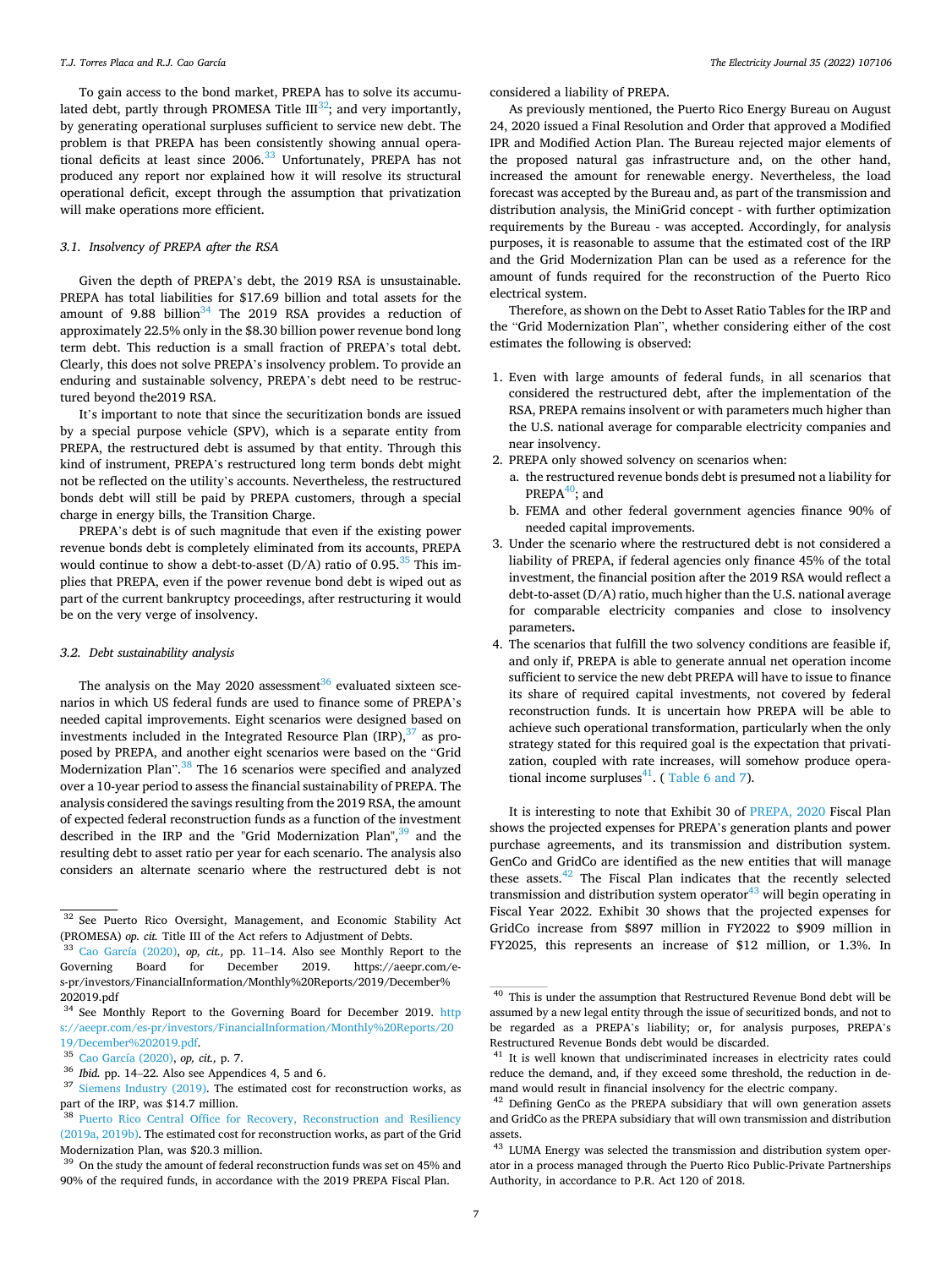<span id="page-7-0"></span>Debt to Assets Ratios (D/A) under Different Scenarios based on.

|                | PREPA Retains Ownership of New Generation Plants                                                                                                                                                   |      |                                      |                                                                                           |                                      | PREPA Privatizes All New Generation Plants                                               |                                      |      |  |  |
|----------------|----------------------------------------------------------------------------------------------------------------------------------------------------------------------------------------------------|------|--------------------------------------|-------------------------------------------------------------------------------------------|--------------------------------------|------------------------------------------------------------------------------------------|--------------------------------------|------|--|--|
|                | Federal Gov't Pays 90% of Investment                                                                                                                                                               |      | Federal Gov't Pays 45% of Investment |                                                                                           | Federal Gov't Pays 90% of Investment |                                                                                          | Federal Gov't Pays 45% of Investment |      |  |  |
| Fiscal<br>Year | Scenario I-A (ND)<br>Scenario II-A (ND)<br>Scenario<br>Scenario<br>Restructured Debt Not<br>Restructured Debt Not<br>П<br>Considered as a PREPA<br>Considered as a PREPA<br>Liability<br>Liability |      | Scenario<br>IΙI                      | Scenario III-A (ND)<br><b>Restructured Debt Not</b><br>Considered as a PREPA<br>Liability | Scenario<br>IV                       | Scenario IV-A (ND)<br><b>Restructured Debt Not</b><br>Considered as a PREPA<br>Liability |                                      |      |  |  |
|                | 1.53                                                                                                                                                                                               | 0.89 | l.53                                 | 0.89                                                                                      | 1.54                                 | 0.89                                                                                     | 1.54                                 | 0.89 |  |  |
|                | 1.39                                                                                                                                                                                               | 0.81 | .42                                  | 0.84                                                                                      | 1.49                                 | 0.86                                                                                     | 1.49                                 | 0.86 |  |  |
| 3              | 1.18                                                                                                                                                                                               | 0.69 | .29                                  | 0.80                                                                                      | 1.43                                 | 0.83                                                                                     | 1.45                                 | 0.85 |  |  |
|                | 0.87                                                                                                                                                                                               | 0.53 | .08                                  | 0.73                                                                                      | 1.04                                 | 0.62                                                                                     | 1.19                                 | 0.77 |  |  |
| 5              | 0.85                                                                                                                                                                                               | 0.51 | .08                                  | 0.74                                                                                      | 1.03                                 | 0.61                                                                                     | 1.19                                 | 0.77 |  |  |
| 6              | 0.82                                                                                                                                                                                               | 0.50 | .07                                  | 0.75                                                                                      | 0.98                                 | 0.58                                                                                     | 1.16                                 | 0.77 |  |  |
|                | 0.75                                                                                                                                                                                               | 0.46 | L.03                                 | 0.74                                                                                      | 0.97                                 | 0.58                                                                                     | 1.16                                 | 0.78 |  |  |
| 8              | 0.75                                                                                                                                                                                               | 0.46 | 0.04                                 | 0.75                                                                                      | 0.95                                 | 0.57                                                                                     | 1.16                                 | 0.78 |  |  |
| 9              | 0.75                                                                                                                                                                                               | 0.46 | 0.05                                 | 0.77                                                                                      | 0.93                                 | 0.56                                                                                     | 1.16                                 | 0.79 |  |  |
| 10             | 0.76                                                                                                                                                                                               | 0.47 | 1.07                                 | 0.78                                                                                      | 0.93                                 | 0.56                                                                                     | 1.17                                 | 0.80 |  |  |

Source: Appendix 4, [Cao García, \(2020\)](#page-8-0).

### **Table 7**

Debt to Assets Ratios (D/A) under Different Scenarios based on the Grid Modernization Plan.

|                                                                                                              | PREPA Retains Ownership of New Generation Plants                                 |                                                                                      | PREPA Privatizes All New Generation Plants                                                                  |                                                                                   |                                                                                           |                                                                              |                                                                                            |
|--------------------------------------------------------------------------------------------------------------|----------------------------------------------------------------------------------|--------------------------------------------------------------------------------------|-------------------------------------------------------------------------------------------------------------|-----------------------------------------------------------------------------------|-------------------------------------------------------------------------------------------|------------------------------------------------------------------------------|--------------------------------------------------------------------------------------------|
|                                                                                                              | Federal Gov't Pays 90% of Investment                                             |                                                                                      | Federal Gov't Pays 45% of Investment                                                                        |                                                                                   | Federal Gov't Pays 90% of Investment                                                      | Federal Gov't Pays 45% of Investment                                         |                                                                                            |
| Fiscal<br>Scenario<br>V<br>Year                                                                              | Scenario V-A (ND)<br>Restructured Debt Not<br>Considered as a PREPA<br>Liability | Scenario<br>VI                                                                       | Scenario VI-A (ND)<br>Scenario<br><b>Restructured Debt Not</b><br>VII<br>Considered as a PREPA<br>Liability |                                                                                   | Scenario VII-A (ND)<br><b>Restructured Debt Not</b><br>Considered as a PREPA<br>Liability | Scenario<br><b>VIII</b>                                                      | Scenario VIII-A (ND)<br><b>Restructured Debt Not</b><br>Considered as a PREPA<br>Liability |
| 1.53<br>1.39<br>3<br>1.18<br>0.77<br>0.76<br>5.<br>0.70<br>6<br>0.63<br>8<br>0.63<br>9<br>0.64<br>10<br>0.65 | 0.89<br>0.81<br>0.69<br>0.47<br>0.46<br>0.43<br>0.40<br>0.40<br>0.40<br>0.41     | 1.53<br>l.42<br>l.29<br>$1.01\,$<br>$1.02\,$<br>0.99<br>0.95<br>0.97<br>0.99<br>1.01 | 0.89<br>0.84<br>0.80<br>0.71<br>0.72<br>0.72<br>0.72<br>0.73<br>0.75<br>0.77                                | 1.54<br>1.54<br>1.48<br>0.92<br>0.92<br>0.82<br>$_{0.80}$<br>0.79<br>0.78<br>0.79 | 0.89<br>0.86<br>0.83<br>0.54<br>0.54<br>0.48<br>0.47<br>0.47<br>0.47<br>0.47              | 1.54<br>1.49<br>1.45<br>1.09<br>1.10<br>1.05<br>1.04<br>1.04<br>1.05<br>1.07 | 0.89<br>0.86<br>0.85<br>0.73<br>0.75<br>0.73<br>0.74<br>0.75<br>0.76<br>0.78               |

Source: Appendix 5 [Cao García, \(2020\)](#page-8-0).

consequence, the entrance of the transmission and distribution system operator seems not to have a significant impact on PREPA operational deficits.

### **4. Conclusion and a proposed strategy**

The analysis developed in the previous pages shows that the 2019 RSA is not a solution to PREPA's financial situation. We have shown that, if the 2019 RSA is implemented as proposed, PREPA will continue to be insolvent, or near to insolvency parameters, and will not be able to access the bond market to finance its share of needed capital improvements. The result will be in significantly higher electricity rates, that will cause serious hardship to the local economy, which has been in a structural contraction since fiscal year 2007.<sup>44</sup> In lieu of the RSA, Puerto Rico needs a restructuring strategy that meets the following objectives:

1. Achieve financial sustainability for present and future operations of the electric utility, including:

- a. Debt levels in line with national parameters of similar utilities with a Debt to Asset Ratio of  $0.56$ ,  $45$  reducing PREPA's debt in accordance with the value of its depreciated assets currently valued in \$9.88 billion. That would result in a debt of approximately \$5.5 billion. This entails a more comprehensive restructuring than the one being considered since as previously mentioned as of December 2019 PREPA has total liabilities for \$17.69 billion.
- b. Access to federal funds as the primary source for reconstruction financing.
- a. Access to the bond market, in order to finance the share of needed capital improvements not covered by federal agencies
- 2. Avoid extreme measures, included on the proposed RSA, that could adversely affect demand for electricity and the credibility of the debt restructuring process, such as:

<sup>44</sup> See [Puerto Rico Planning Board \(2020\)](#page-9-0). Table 1 of the Statistical Appendix shows a Gross Product decline, at constant prices, for the last 10 years of over 12%.

<sup>45</sup> See [Cao García \(2019\);](#page-8-0) and American Public Power Association, (2018) Financial and Operating Ratios of Public Utilities, Arlington, VA, December 2018.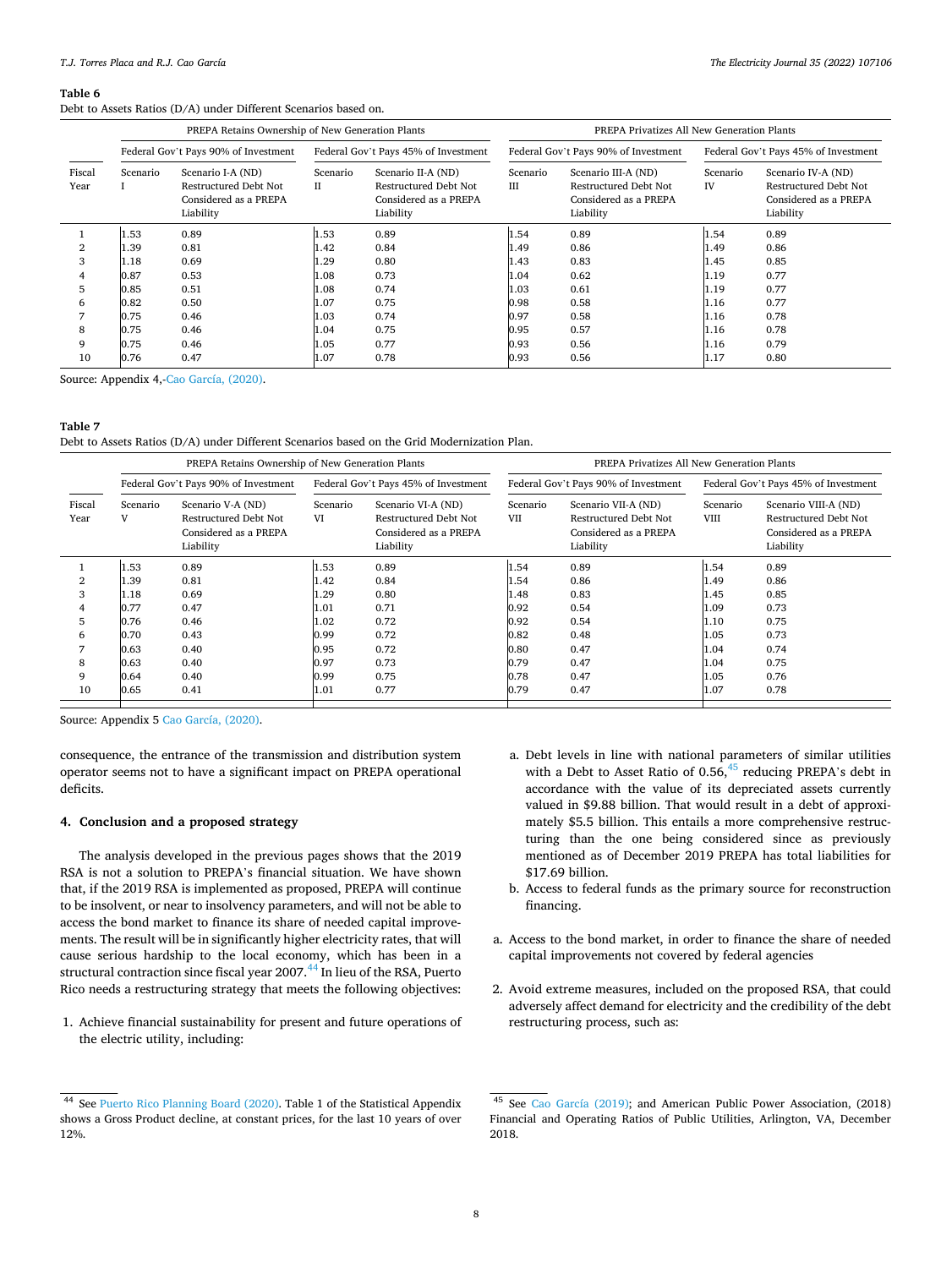- <span id="page-8-0"></span>a. Nonbypassable and unavoidable charges on all electricity generated in Puerto Rico independent of the source (PREPA or non-PREPA), including for energy generated by consumers. $46$
- b. Excluding the Puerto Rico Energy Bureau from the evaluation and implementation of debt restructuring charges. $47$
- c. Non-compliance with local laws and regulations.<sup>48</sup>
- 3. Pursue electricity rates, including debt restructuring and reconstruction cost, that can be absorbed by the economy without further constraining its capacity to generate investment, income and employment. This means that electricity rates in Puerto Rico should not become an obstacle to economic development.
	- a. The charges on the 2019 RSA result in electricity rates increases. Those increases have a negative impact in consumption. Lower consumption would induce additional rate increases resulting in additional financial restructuring of the utility on the near future.
	- b. The 2019 RSA, on the other hand, seems to significantly underestimate the demand to assure collection from customer classes.<sup>49</sup> A lower demand implies higher charges to consumers. This assumption should be reconsidered, especially in the verge of technologies such as electrical vehicles (EVs) that could have an impact on demand. $50$
- 4. Implementation of legal and regulatory framework
	- a. Fulfill current policy, legislative goals and plans approved by the regulator ([Puerto Rico Energy Bureau, 2020](#page-9-0))<sup>51</sup> to promote other sources of electricity, including distributed generation of renewable resources, micro-grids<sup>52</sup> and energy wheeling.<sup>53</sup> This can produce market pressure on PREPA.
	- b. Adding market pressure to PREPA would encourage more efficient operation in compliance with policy goals. This is achieved by means of providing the capabilities to consumer to selfgenerate or acquire energy from a third party.
- 5. Improve PREPA's performance and operation, to assure:
- a. Annual operational surpluses (to cover servicing of debt to be issued to finance required capital investments).
- b. Capital improvement plans and maintenance programs, beyond federal reconstruction funds.
- c. Increased reliability of service.

Additionally, comprehensive, coherent, and transparent capital improvement plans, and maintenance programs needs to be developed

decrease in electricity consumption in the same proportion.  $50$  On November 18, 2021, the Puerto Rico Energy Bureau issued the Principles for Initiating EV Infrastructure Deployment, NEPR-MI-2021–0013. Puerto Rico Energy Bureau (2021). https://energia.pr.gov/wp-content/uploads/sites/ 7/2021/11/20211118-MI20210013-Resolution-and-Order.pdf

<sup>53</sup> Regulation No. 9138. Regulation on Electric Energy Wheeling. Puerto Rico

hand to hand with the allocation of federal reconstruction funds. The deployment of \$10 billion in the Puerto Rico's electrical grid<sup>54</sup> comprising underground and aerial electrical infrastructure, new substations and related infrastructure works will have a direct impact on urban, commercial and industrial centers as well and the overall landscape of Puerto Rico. Therefore, plans need to be, not only comprehensive and coherent, but transparent and inclusive, with a participatory approach, involving the end-user, including consumers, community leaders, local organizations and administrators.

PREPA not only needs to achieve debt levels within national parameters through the implementation of a more comprehensive restructuring process, but also to reform its administration and operation. This reform, beyond any privatization effort, must be accompanied by a strong regulatory oversight with broad public participation. Further, within the new options that consumers have as part of the new energy policy (Puerto Rico Act 17, 2019), PREPA is now forced evolve into a utility of reliable service and competitive costs.

### **Declaration of Competing Interest**

The authors declare that they have no known competing financial interests or personal relationships that could have appeared to influence the work reported in this paper.

#### **References**

- Cao García, R. J., 2020. An Independent Evaluation of PREPA's Financial Sustainability and Its Impact on the Proposed Restructuring Support Agreement, PROMESA Proceedings and Funding Scenarios on PREPA Planned Capital Investments, May 19, 2020. 〈http://tomastorresjuntaaee.com/wp/wp-content/uploads/2020 /06/AN-INDEPENDENT-〉〈EVALUATION-OF-PREPA%E2%80%99S-DEBT-SUSTAI NABILITY-05–19-20-Final.pdf〉.
- Cao García, R.J. , 2019. An Independent Evaluation of the Definitive Agreement for Outstanding PREPA's Debt, of PREPA Fiscal Plan and a Modest Proposal. August 27,2019. 〈http://tomastorresjuntaaee.com/wp/wp-content/uploads/2019/09/Fina l-Report.pdf〉.
- Commonwealth of PR, Departamento del Trabajo y Recursos Humanos de Puerto Rico , 2008. Estudio de ingresos y gastos del consumidor urbano en Puerto Rico (1999–2003), October 2008. 〈https://estadisticas.pr/files/BibliotecaVirtual/estadi sticas/biblioteca/DTRH/DTRH\_EIGCU\_PR\_5\_2003.pdf〉.
- Definitive Restructuring Support Agreement , 2019. Puerto Rico Electric Power Authority, the Puerto Rico Fiscal Agency and Financial Advisory Authority, the Financial Oversight and Management Board for Puerto Rico, members of the Ad Hoc Group of PREPA Bondholders and PREPA bond insurers. May 3, 2019. Financial Oversight and Management Board for Puerto Rico. 〈https://drive.google.com/file /d/1OMnHcCEAIXCOXH3kYoypqI77C2VFHdX2/view〉.
- Kury, T.J. , 2019. Many electric utilities are struggling will more go bankrupt?, The Conversation, May 3, 2019. 〈https://theconversation.com/many-electric-utilities -are-struggling-will-more-go-bankrupt-113458〉.
- PREPA, 2019. Monthly Report to the Governing Board for December 2019. 〈https://aeep r.com/es-pr/investors/FinancialInformation/Monthly%20Reports/2019/December %202019.pdf〉.
- PREPA, 2019. Fiscal Plan for the Puerto Electric Power Rico Electric Power Authority, as certified by the Financial Oversight and Management Board for Puerto Rico on June 27, 2019. 〈https://drive.google.com/file/d/18wh7W-dch5LNr-gKJZMtxoP-DJ1NYB Qw/view〉.
- PREPA, 2020. Fiscal Plan for the Puerto Electric Power Rico Electric Power Authority, as certified by the Financial Oversight and Management Board for Puerto Rico on June 29, 2020. 〈https://drive.google.com/file/d/1paRgy0dJBkUH4–5eev7z2SuR0diil8g9 /view〉.

Puerto Rico Act 17 of 2019, Puerto Rico Energy Public Policy Act. 〈https://aeepr.com/e s-pr/QuienesSomos/Ley17/A-172019%20PS%201121%20Politica%20Publica%20 Energetica.pdf〉.

- Puerto Rico Central Office for Recovery, Reconstruction and Resiliency , 2019a. Grid Modernization Plan for Puerto Rico. Prepared for: Central Office for Recovery, Reconstruction and Resiliency (2019). Working Group Members, Facilitated by Navigant Consulting, Inc., 2019. Although the report has no date the file is dated December 13, 2019. 〈https://recovery.pr/en/documents/Grid%20Modernization% 20Plan\_20191213%20(2).pdf〉.
- Puerto Rico Central Office for Recovery, Reconstruction and Resiliency , 2019b. Grid Modernization Plan for Puerto Rico. Prepared for: Central Office for Recovery, Reconstruction and Resiliency (2019). Working Group Members, Facilitated by

<sup>46</sup> See Schedule I-A, page I-A- 2 and I-A- 4 of Definitive Restructuring Support Agreement (2019). The Financial Oversight and Management Board for Puerto Rico.

<sup>47</sup> See Schedule I-B, page I-B- 3 of Definitive Restructuring Support Agreement (2019). The Financial Oversight and Management Board for Puerto Rico *op cit*. 48 See Schedule I-B, page I-B- 6 of Definitive Restructuring Support Agreement (2019). The Financial Oversight and Management Board for Puerto Rico *op cit*.

This includes non-compliance with over 15 laws, regulations, and plans. 49 As previously discussed on this paper, the predetermined increases on the 2019 RSA represent an increment of 64.5%. Since charges on the 2019 RSA are collected from all customer classes, the 64.5% increase entails an assumed

 $51$  [Puerto Rico](#page-9-0) Energy Public Policy Act, Act 17 of 2019,<br> $52$  Regulation No. 9028. Regulation on Microgrid Development. Puerto Rico<br>Energy Bureau. 2018.

[Energy Bureau. 2019](#page-9-0). **Energy Bureau.** 2019. **54 American Public Power Association (2020). Puerto Rico is to receive nearly** \$10 billion from FEMA to rebuild its grid https://www.publicpower.org/periodical/article/puerto-rico-receive-nearly-10-billion-fema-rebuild-its-grid*.*